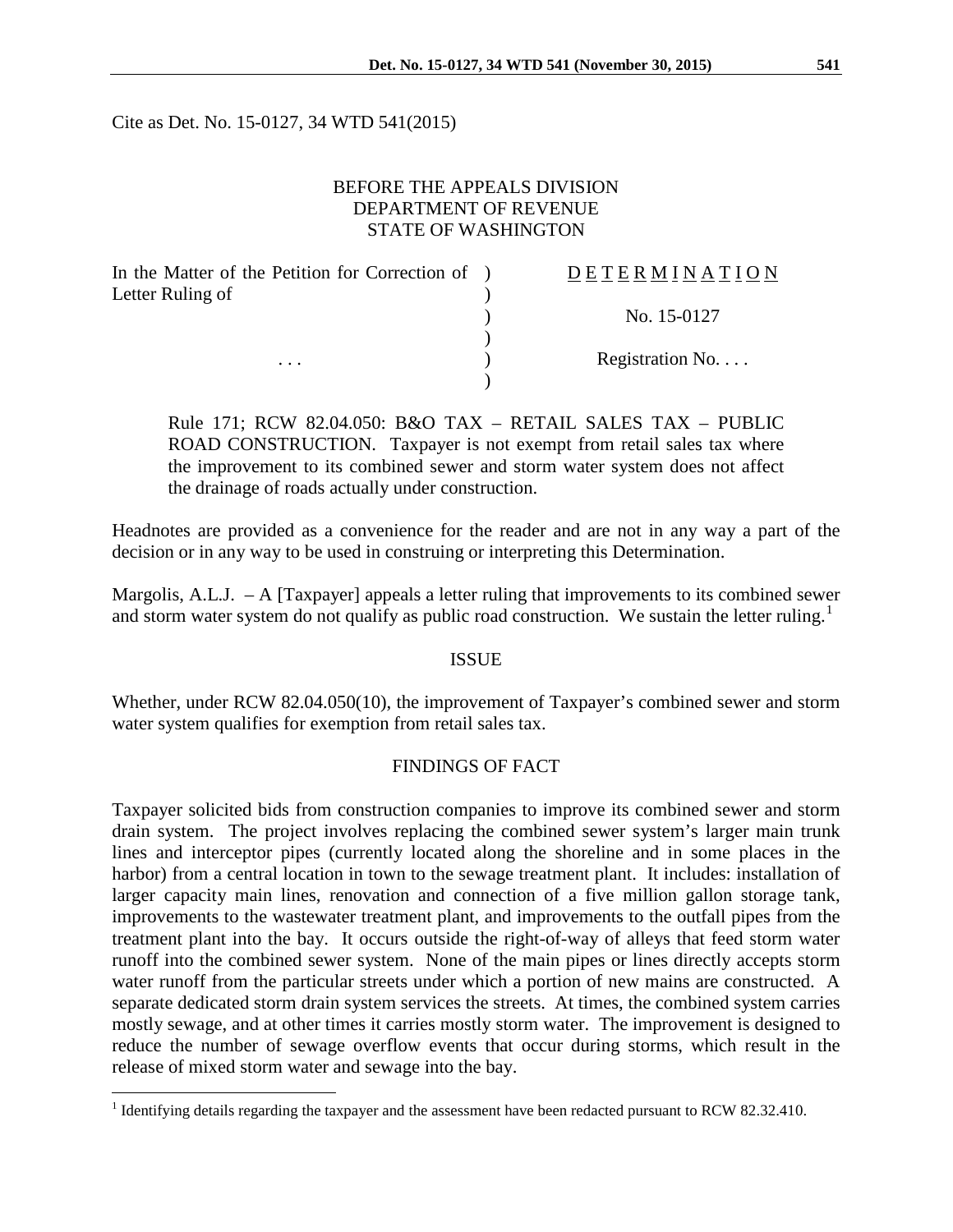On October 31, 2012, Taxpayer requested a letter ruling from the Department of Revenue (Department) to confirm Taxpayer's conclusion that the improvement constitutes public road construction not subject to retail sales tax. Taxpayer provided further information at a meeting with the Department's Audit Division (Audit) and Taxpayer Information and Education Section of its Taxpayer Services Division (TI&E). On March 25, 2014, TI&E issued a letter ruling. TI&E held that the improvement does not qualify as public road construction [for purposes of the retail sales tax exemption] because the system does not accept normal runoff from the streets and roads in which the system is constructed, and "in which" means that the system must be constructed in the streets and roads that are the source of the runoff. Taxpayer appeals on grounds that the improvement is of a system that helps provide drainage for public roads, and there is no requirement for nexus between the streets in which the work is done and surface water runoff from those same streets.

# ANALYSIS

RCW 82.08.020 imposes retail sales tax on each retail sale in Washington. Generally, the seller must collect retail sales tax from the buyer, and then remit the collected tax to the Department. RCW 82.08.050. RCW 82.04.050(2) provides that the term "retail sale" includes the following:

[T]he sale of or charge made for tangible personal property consumed and/or for labor and services rendered in respect to . . . (b) the constructing, repairing, decorating, or improving or new or existing buildings or other structures under, upon, or above real property of or for consumers . . . .

Thus, in general, a contractor who charges for the improvement of a sewer and storm drain system is making a retail sale, and must collect and remit retail sales tax. RCW 82.04.050(10), however, provides that "retail sale" does not include the following:

[T]he sale of or charge made for labor and services rendered in respect to the building, repairing, or improving of any street, place, road, highway, easement, right-of-way, mass public transportation terminal or parking facility, bridge, tunnel, or trestle which is owned by a municipal corporation or political subdivision of the state or by the United States and which is used or to be used primarily for foot or vehicular traffic including mass transportation vehicles of any kind.

WAC 458-20-171 (Rule 171) is the administrative rule that explains the statute. Rule 171 provides that retail sales tax does not apply to any portion of the charge made by specified contractors engaged in "building, repairing or improving of a publicly owned street, place, road, etc.," which includes the following, in pertinent part:

[T]he constructing of a drainage system in streets and roads, even though such system is also used for the carrying of sewage: Provided, That the drainage facilities are sufficient for disposal of the normal runoff of surface waters from the particular streets and roads in which the system is constructed or an ordinance authorizing the construction of a combined sewer system is incorporated by reference in the contract and the contract or specifications clearly indicate that the system is designed and intended for the disposal of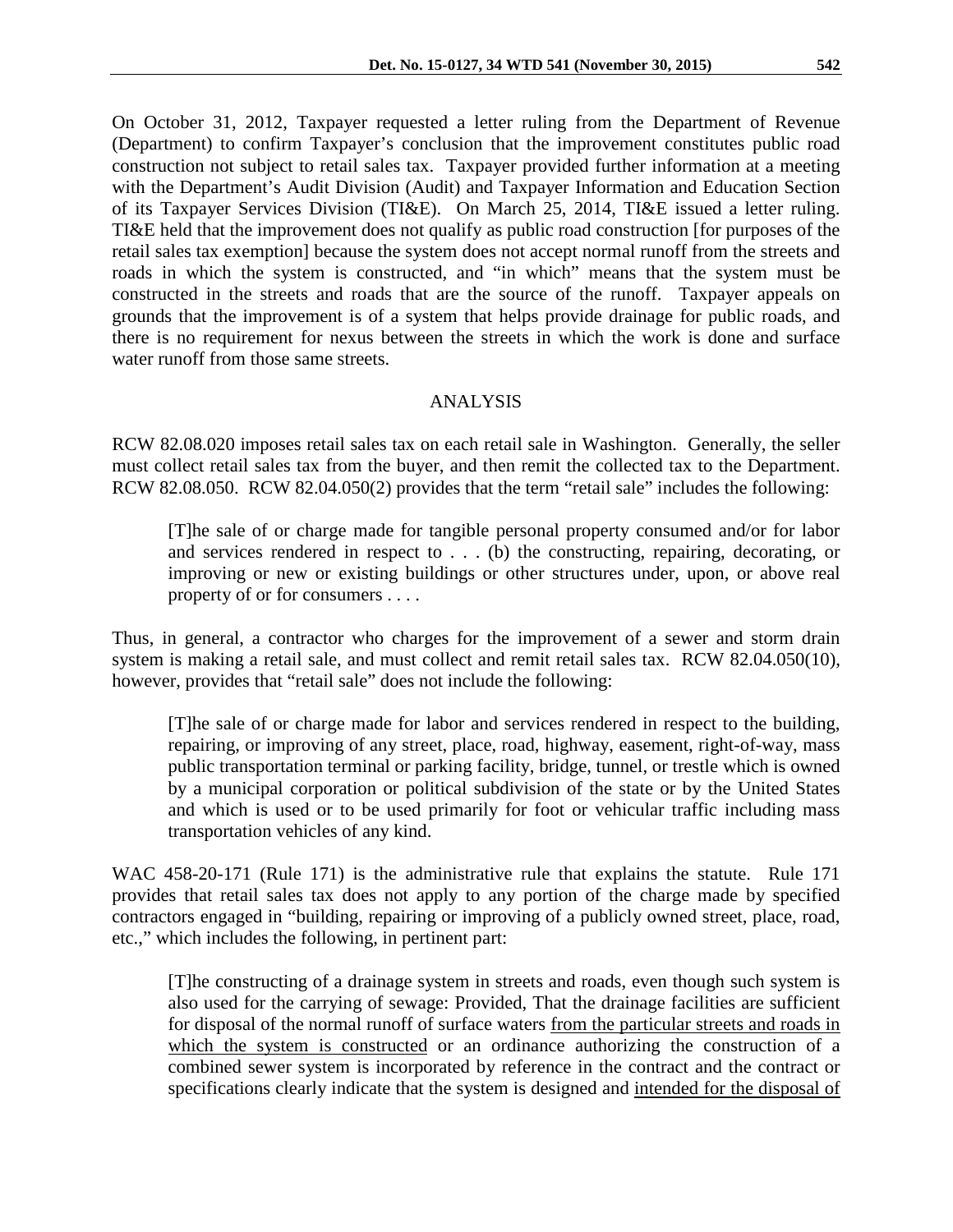the normal runoff of surface waters from the streets and roads in which the system is constructed.

\* \* \*

Except as provided above, the term does not include . . . the constructing of sewage disposal facilities, nor the installing of sewer pipes for sanitation, unless the installation thereof is within, and a part of, a street or road drainage system.

(Emphasis added.) In Det. No. 14-0177, 34 WTD 102 (2015), a different taxpayer argued that "capping" land (covering the land with soil to protect improvements from residual pollution) is exempt from retail sales tax under RCW 82.04.050(10) where it constructed public roads and walkways on the land. In applying Rule 171, we stated as follows (in pertinent part):

We have previously held that, pursuant to Rule 171, only those activities "directly related to" public road construction are exempt from retail sales tax; those activities that are "unrelated to . . . vehicular or pedestrian travel are not exempt." Det. No. 03-0236, 23 WTD 276 (2004). While Taxpayer maintains that the "capping" of the land, as required by the EPA, was necessary prior to constructing public roads and walkways on the land, such activities are not "directly related to" the construction of such roads and walkways because Taxpayer was required by the EPA to "cap" the land regardless of the nature of improvements Taxpayer eventually constructed atop the land.

34 WTD 102, 106. While statutes imposing tax are generally interpreted in favor of the taxpayer, exemption statutes are construed strictly against the taxpayer,<sup>[2](#page-2-0)</sup> and the taxpayer has the burden of establishing any exemption. *Port of Seattle v. Dep't of Revenue*, 101 Wn. App. 106, 112, 1 P.3d 607, 610 (2000) (citing *Sacred Heart Medical Ctr. v. Dep't of Revenue*, 88 Wn. App. 632, 637, 946 P.2d 409 (1997)). The rules of statutory construction apply to agency regulations as well as statutes. *Tesoro Ref. and Marketing v. Dep't of Revenue*, 164 Wn.2d 310, 322, 190 P.2d 28, 34 (2008) (citing *Mader v. Health Care Auth.*, 149 Wn.2d 458, 472, 70 P.3d 931 (2003)).

The exemption at issue is for public road construction, which Rule 171 interprets to include drainage facilities for those particular streets and roads in which the system is constructed. Taxpayer argues that we should interpret the exemption broadly such that it includes improvement to the combined sewer system to reduce overflow events, even when the improvement does not affect the drainage of roads under construction and instead improves the drainage of alleys elsewhere in the city. Because exemptions are interpreted strictly, and the improvements at issue are not directly related to public road construction as they do not affect

<span id="page-2-0"></span><sup>&</sup>lt;sup>2</sup> In *Port of Seattle*, the Court [held] that while the statute at issue is a definition, rather than an exemption, the statute does exempt the public customer from retail sales taxes on labor and services, while the contractor is required to pay retail sales tax only on construction materials. *Port of Seattle*, 101 Wn. App. at 112; *see also* RCW 82.04.050(10); RCW 82.04.190(3); WAC 458-20-171. Thus, the statute is treated as an "exemption" statute and is to be strictly construed against the taxpayer. *Port of Seattle*, 101 Wn. App. at 112.